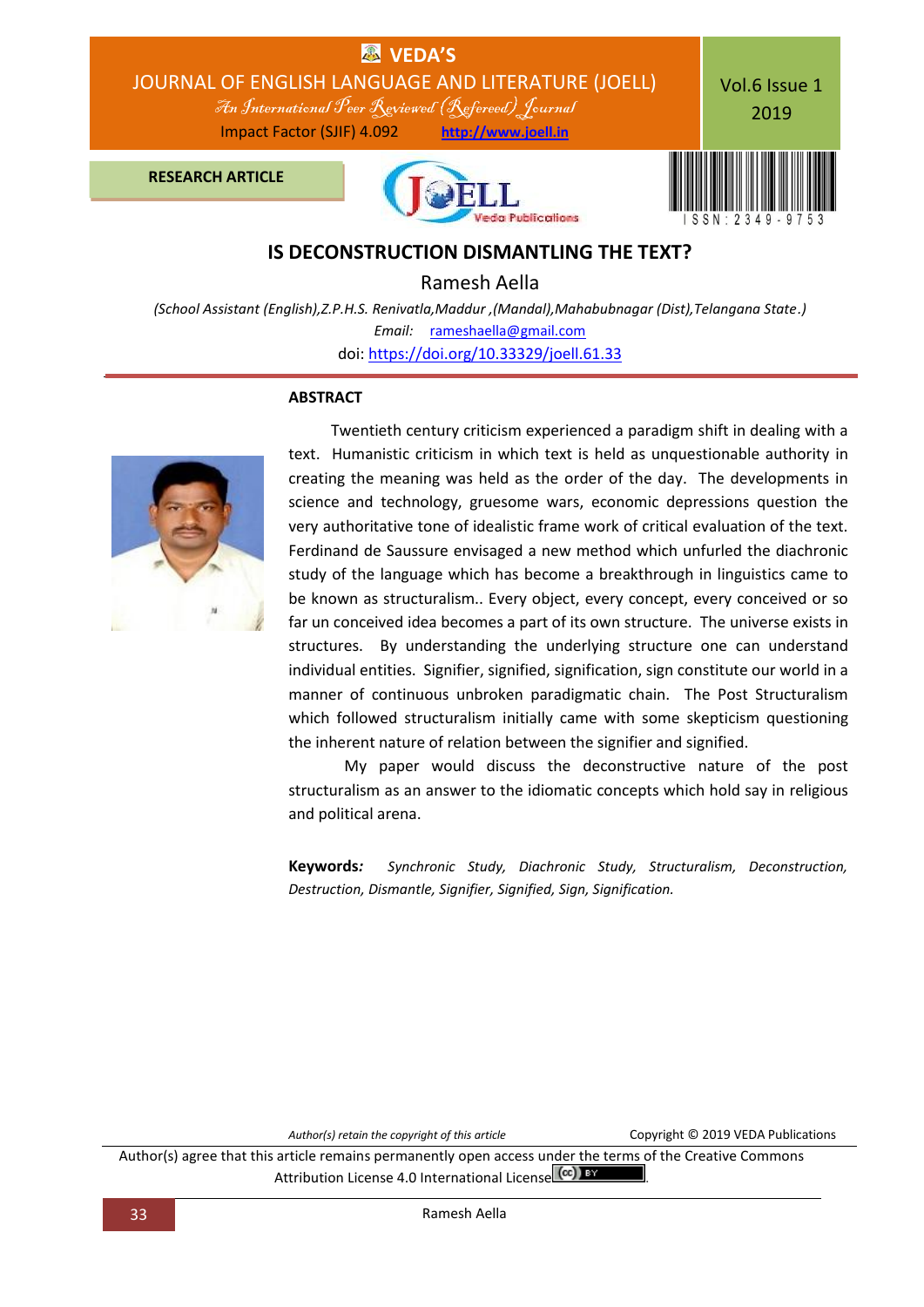# **EX** VEDA'S JOURNAL OF ENGLISH LANGUAGE AND LITERATURE (JOELL) An International Peer Reviewed (Refereed)Journal Impact Factor (SJIF) 4.092 **http://www.joell.in**

Structuralism is to be understood in a detailed manner in order to evaluate the claims of the post structuralism which is also called deconstruction. The origins of structuralism can be traced in Ferdinand de Saussure's works on linguistics which were compiled and published posthumously by his students in 1917 under the title 'A General Course in Linguistics'. The crux of his academic work is reveled when he said ' in language, there are only difference without positive terms'. According to Saussure sign is composed of signified and signifier. Signifier is a perceived sound or image and signified is an abstract idea or concept.

 Sign = Signifier + Signified (Signifier is sound/image, signified is idea/concept)

 It is further to say that different language systems use different sound images to represent the same signified. Both signifiers and the signified are purely psychological. They are just abstract forms rather than substances. Louis Trolle Hjelmslev in his work 'Theory of Language' extended the term signifier to sound, image, the thing which can be smelt, touched and felt. On the other hand signified is just a mental concept or idea. In the working mechanism of language there is no inherent logical connection between signifier and signified. It works only depending on arbitrary relation. Arbitrariness is the quality of the chosen relation between signifier and signified.

According to structuralism language constitutes the world. There exists nothing beyond the language. Whatever human faculties can understand, everything lies within the realms of language. And the same language works within the purview of arbitrariness. To understand the concept in a better manner we need to evaluate the idea of langue and parole. Parole is an individual utterance. The individual utterance it its isolated state does not near any meaning or significance. In order to be productive as an utterance in terms of meaning creation parole shall be placed in its structure that is 'langue;. Lanue is a set of arbitrary structures in which individual parole generates significance. In order to understand parole one needs to understand the structural mechanism of its langue, otherwise however the individual utterance is meaningless. Langue may be working via a set of inherent

grammatical rules, yet parole shall accept those rules. Associative relation, according to Ferdinand de Saussure and 'Paradigmatic relation' which was introduced by Louis Hjelmslev declares that units of a set must have commonalities and contrasts among them, otherwise mind can't understand them. If the sameness and contrast are not present among the units of a set whole units would collapse into a single unit ( Ex : cat, bat, hat, mat or furrow, hut, house, bungalow, palace, mansion).

Another important relative chain is syntagmatic chain. A syntagmatic chain relationship denotes a sequence or parallel that is operative in creating the meaning. The sequential nature of language means that linguistic signs have syntagmatic relationships. Syntagmatic relationship is governed by rules, spelling, grammar, fashion or social meaning. In paradigmatic relationship individual sign is replaced by another sign but in syntagmatic relationship rules will be governing against such replacement. But the important factor is whether it paradigmatic relationship or syntagmatic relationship, the individual units have no separate inherent meaning; they can only create value system in relation to other units in their own sets.

Going beyond is 'Post Structuralism'. It is largely a philosophical movement. Its main focus is mainly on language as system in constant change. Jacques Lacan says 'In other words, the man who is born into existence deals first with language, this is given system. He is even caught in it before his birth. The language is the authority or patriarchal rule. Another important concept in structuralism is Binary opposition which is also called nebular opposition which sees distinction as fundamental to all language and thought, i.e., one concept is recognized by its opposite which is found in another thing, ex: light and darkness, up and down, off and on, night and day.. Language, according to structuralism, works with the principles of binary opposition. Moreover culturally our thought process is conditioned to privilege on concept against its binary opposition like life is privileged over death; authority or power is privileged over servitude. The privileging attitudes take shelter in power. Executer of the power is privileged over the powerless, so the power game